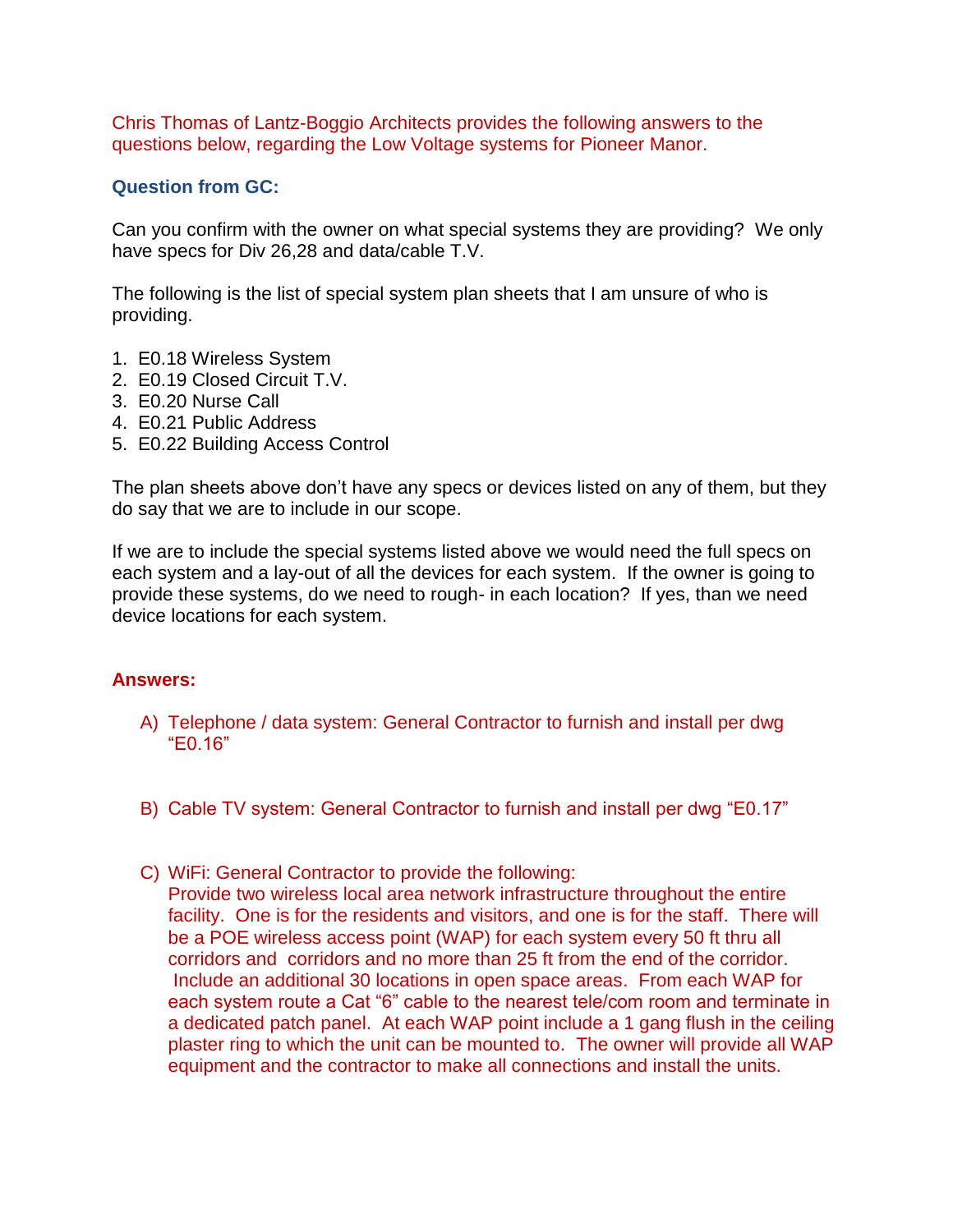- D) Closed CKT TV the system is a POE type. The Owner will furnish and install all cameras, CAT 6 cables, terminations, equipment , monitors etc. General Contractor to provide all power in tele/data rooms. General Contractor to furnish and install (12) exterior flush in the bldg wall 4"sq x 2"d j-box with 1 gang plaster ring and 40 ft of conduit to an accessible point above the corridor ceiling. General Contractor to furnish and install (26) corridor plaster rings for interior camera locations.
- E) Nurse Call System: Owner to furnish and install the Nurse Call System; this is a hardwired system. Contractor to furnish and install 170 4"sq x 2"d box with 1 gang plaster ring and a  $\frac{3}{4}$ "conduit (30 ft) stubbed into the corridor to an accessible ceiling location. System has 200 dome lights; GC to provide 2 gang plaster ring mounted in the ceiling. There are 320 pull cord location; GC to provide  $4 \times$  sq x 2 gang ring plus a  $\frac{3}{4}$  conduit (30ft each) into corridor into an accessible ceiling location. Contractor to provide all power in tele/data rooms
- F) Wander Management system: Contractor to include a 4"sq x 2" j-box with a 1 gang plaster ring and a  $\frac{3}{4}$ " conduit (10ft) stub up at 45 doors.
- G) PA system; General Contractor to furnish and install; the locations are shown on drawing "e0.18" . The system is a POE system; Contractor to include a 2'x4" layin ceiling tile with speaker unit in locations as shown. Include all required headend equipment and controls and (20) local speaker volume control units. All devices are wired with cat "6" cable.

Paging speaker shall be IP based, and powered via POE. Speaker should include integrated talk back microphone, that allows for full duplex communications. Speaker shall be able to integrate and register via SIP to a Cisco Call Manager server, for full duplex talk back capabilities. Speaker shall include 8 inch speaker with microphone and integrated mounting of 2x2 tile hardware for drop in grid replacement of existing tiles in ceiling.

Each individual unit shall be capable of producing sound masking programmatically, as requested without the need for outboard sound generation or software for control.

IP Speaker should be cross compatible to allow for software based network control, for potential future expansion, and easy upgrade of firmware.

Supported protocols must include:

- SIP
- $\cdot$  IPv4
- HTTP
- SLP